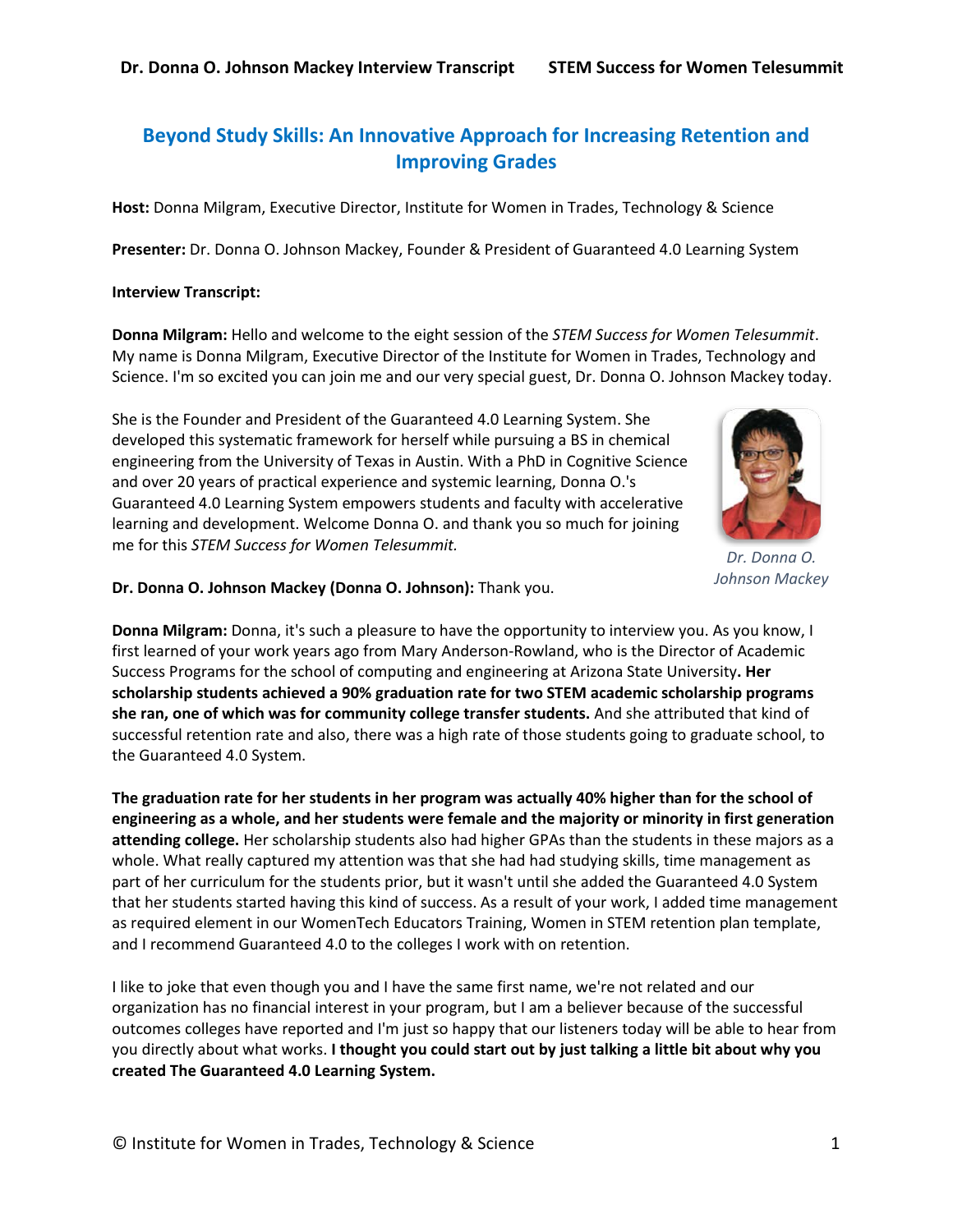**Donna O. Johnson:** Well, thank you again for this opportunity to share with your listeners. The system itself was actually born out of necessity. As you mentioned, my undergrad in chemical engineering was at the University of Texas at Austin and I'm number four in the family. My father died when I was one and we're kind of stair step. So, my mother had four people in college over a span of eight, nine years. By the time I got to me as the baby, the money was gone. I was working for the Dean of Engineering, managing the tutoring program for the college and he said to me, "You know, you just got elected this National Chair of the National Society of Black Engineers. That's going to be about a 20, 30 hour a week commitment. You're working for me 20 hours a week. I think you need to quit your job because I don't want your grades affected."

I shared with him, based on my family situation, that I needed my job. And he said, "Then you need to have a plan." So, it was born out of necessity in the sense that I just went home and wrote down, "These are the three things that I did as a freshman that yielded easy A's." I said, "I'll do that." I got straight A's that semester as a senior in chemical engineering and the Dean said I could keep my job. I shared it later informally with a couple of other students that were having trouble. It worked for them and then when we had a National Leadership Conference I did an academic excellence workshop and at the end, kind of on a whim, I just wanted people to believe me that it would work so I dared them to try it.

I said, "If you do these three things and you don't make straight A's, I'll give you \$100." So, that's actually where the name, Guaranteed 4.0 Learning System, came from. So, it's not very gimmicky. It's very authentic and it worked for them, I didn't have to pay and it's 25 plus years later and I've never had to pay the guarantee and students are experiencing success all over the world.

**Donna Milgram:** Wow. What an empowering story, both about yourself, but also the many students' lives you've touched. I noticed on your website there's a long list of colleges, both at the two-year and four-year level, that have used your program and some have actually incorporated it as a mandatory part of their programs. **Why have these schools utilized Guaranteed 4.0? There are a lot of study programs and systems out there to help improve student outcomes. Do you have any numbers that demonstrate that Guaranteed 4.0 System really works?**

**Donna O. Johnson:** Absolutely. We have numbers and probably the best numbers that I could share with you, part of the learning system reteach people how to read in a way that they can remember what they read. The average person retains 10 to 30% of what they read or hear. When you use our method of reading, you retain 80 to 95%. And we have seen studies over the years, whenever we have the opportunity to work with a school and do what we term a semester-long project, where we see the students about once a month. The average GPA for those students has always been above a 3.0. Then about 15 years ago, it was always above a 3.5 and our averages right now are running in the 3.8, 3.9 range.

So, we're having a lot of success. The numbers really speak for themselves, but why did the schools invite us and utilize the program? Quite simply, it's a very systematic approach to learning. My undergrad is in engineering, so I still consider myself an engineer. I identify the program as an industrial engineering problem solved. For example, we want to increase GPA, but at the same time decrease time on task. We do that by utilizing what we know about how the brain actually learns. So, it's a brain-based learning framework that not just guarantees a 4.0 GPA. What we really guarantee is learning.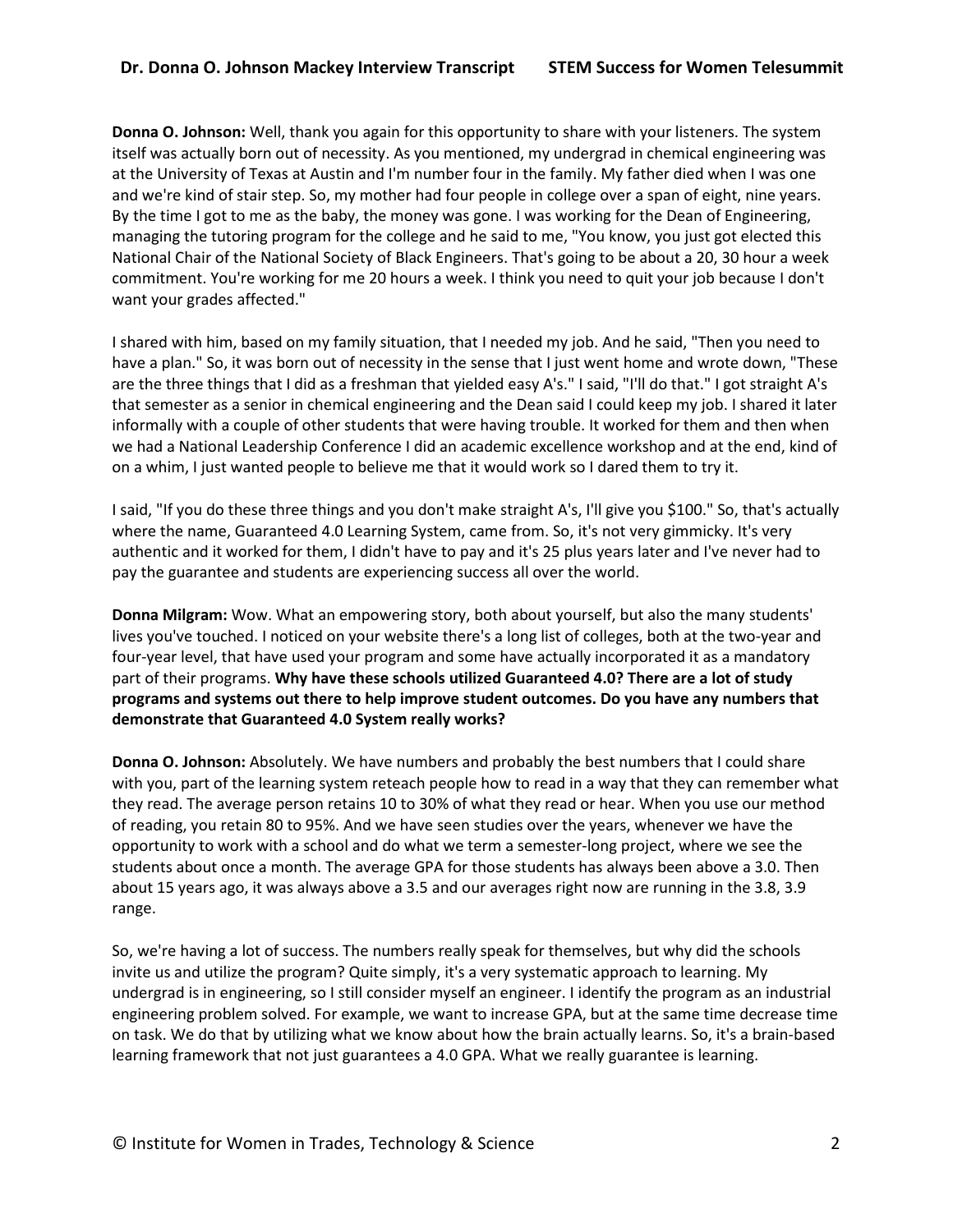**Donna Milgram:** I have to tell you, it just hit me, I need to go through your program. I mean, I'm constantly growing and learning and if I can improve my retention rate that much through what I read, I think that would help me to help others even more so. I know one of our staff members who went to graduate school has already utilized your program, but I need to do that as well. **Can you talk about what the key elements are of the Guaranteed 4.0 Learning System for our listeners? What do students learn to boost their success in the classroom?**

**Donna O. Johnson:** As I mentioned, we reteach students how to read and that's absolutely the foundation of the program. We term that Bullet Point Reading. If students read in our method prior to going to class, we guarantee that they're already at 3.0 level. Now, we want you to utilize the rest of the program to get to the 4.0. So, we also train them how to utilize classroom instruction time, how to utilize the insight of professor, how to analyze homework, because a lot of times students do the homework, they get the answer in the back of the book and they're excited that it's correct, but then the real question is why is this the correct answer?

When you delve deeper into the homework and analyze it and focus on principles and concepts, that's actually where critical thinking starts to develop. So, the real beauty of the program is that it actually, not only does it cut study time by utilizing the latest research in cognitive science, but it also helps students develop critical thinking skills that they can use not only at this level, but as they prepare for four-year institutions, grad school, corporate America and beyond.

**Donna Milgram:** Why is your learning system so important in the STEM world? Obviously, you started out with your focus on engineering for yourself and then you brought it into STEM overall. **I see now it's used in all kinds of educational programs and career pathways, but why is it so important in the STEM world?**

**Donna O. Johnson:** Actually, within the STEM world there are a lot of myths and misperceptions out there. By the third grade people make a decision whether or not they think they can do math and science, or is math too hard. With that perception that the math and science class is a really hard, what happens is that you have chemicals that are released into your brain and the chemicals either help you learn or they hinder learning. So, if you believe something is going to be hard, then it releases chemicals that actually help make the subject matter hard, but if you think something is going to be easy, it releases chemicals to the brain that actually help you process the information such that it is easy.

What we find is that success breeds success and we borrow a formula and modify it from a Boston efficacy group that basically says, "Confidence plus effective effort equals success." We want the students first to believe, yes, I can do this. So, the first part of the seminar is really to break down those old myths and perceptions in terms of, "Oh, this class is going to be really hard." We break that down in the beginning of the seminar, then we give them the tools, the Guaranteed Three Steps, and we consider that the effective effort. So, again, confidence plus affective effort equals success.

Now, the other aspect of it is that professors also have, let's call them hidden expectations, and if you have not worked with people that are perhaps different than you, different gender even, and you have not seen them be successful in certain environments, then subconsciously, you don't have the expectation for that person to be successful. We actually help professors deal with really hidden and unknown biases.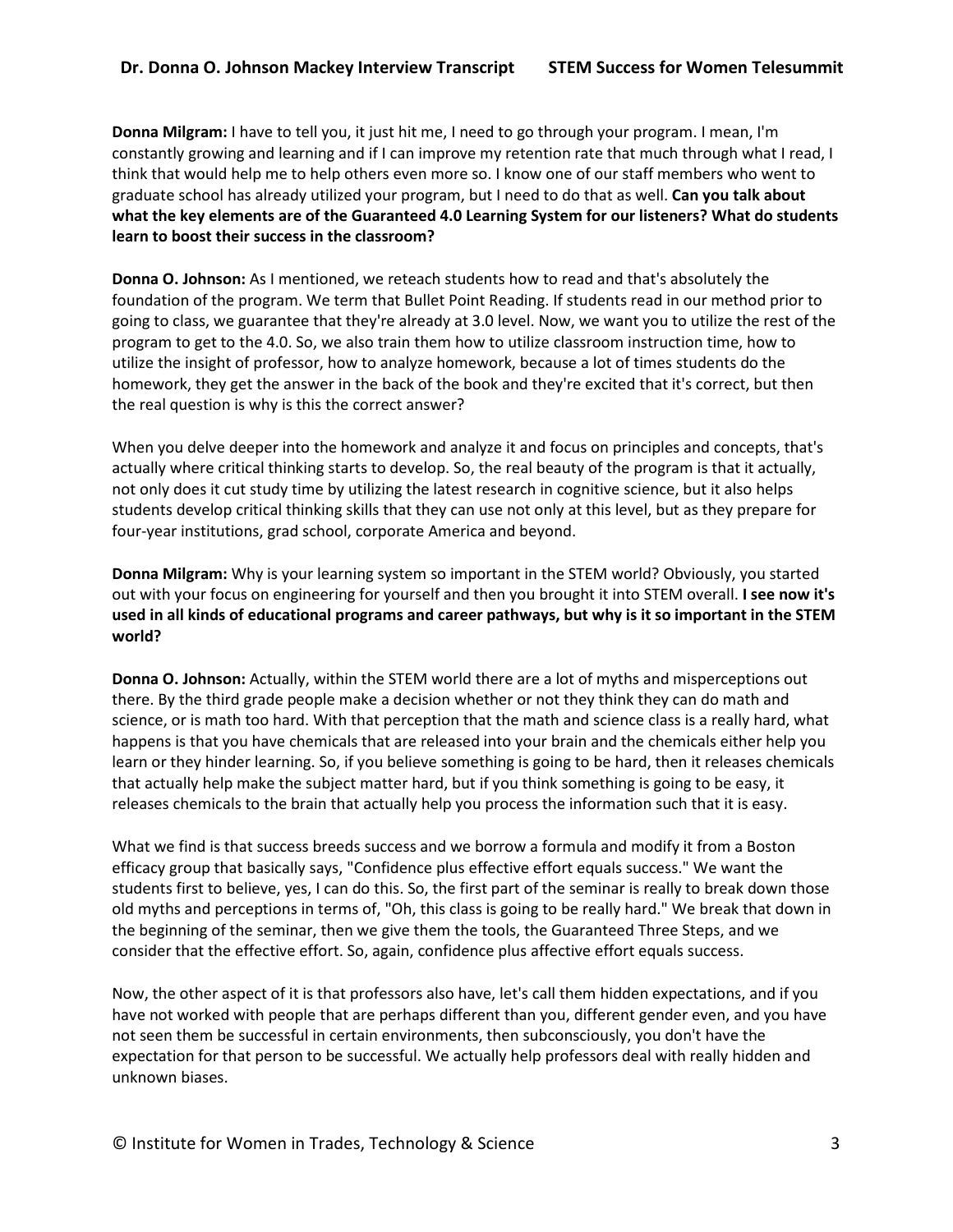**Donna Milgram:** That is so interesting. I had not heard about the brain chemical research. I'm going to have to take a look at that, but what I can tell you is that there's so much research that for female students, they have gotten the messages and feel that they're not going to be good at math and science. That is the norm and they lack confidence and of course, we know overall in STEM, that confidence is an important predictor of success. So, it's interesting to hear that part of what your system does is reprogram that message for the students and as well as doing some reprogramming of the professors and instructors themselves.

**Donna O. Johnson:** Well, absolutely. If you don't mind, I'll share a story.

## **Donna Milgram:** Please.

**Donna O. Johnson:** My first engineering professor told us that women and minorities should not be in engineering, "Women because it's traditionally a male field and should remain so, minorities because their brain structure is not such that they can handle the rigors of engineering." Now, my thought when he said that, "It's probably somewhat abnormal. That would probably make someone who happens to be a woman of color feel really bad about the situation and then think 'I'm not going to do well in this class.'" It actually had the opposite effect for me. I felt sorry for him because my mother, who is my hero, taught me that all prejudice was just ignorance that people had not been exposed to people that were different than them.

So, I actually felt sorry for him and still followed the plan, which requires me to go and see my professor every week, and every week he would play a little game and pretend that he really didn't want me in his office. He actually wasn't playing. He communicated very effectively, but I would go every week anyway and ask him questions, and the only reason that he found out that I made an A in his class is because he happened to be my advisor also and at the end of the semester, when he was advising me for the next, he looked down at the grade, looked at me, looked down and he said, "You made an A in my class and you're a ... " And I said, "Yes, I'm a woman of color." I said, "But let me tell you some stories about my mother." And as we started sharing, at the end he decided that he would change his mind. He said, "You know what? All these years I have been wrong. Anyone can be an engineer and anyone who wants to be, I'm going to help them."

**Donna Milgram:** Wow. So, you not only shifted him for yourself, but you shifted him for all the students that were going to come behind. Wow. Now, I want to ask you something. It didn't occur to me until right now during this interview. **One of the areas that women have the greatest difficulty is in the lab and in my WomenTech Educators Training I talk about how some of the different informal play experiences and overall women have less. Students who come from lower income families usually have less experience with the kinds of things that are hands-on, that make the lab easier. Does your system help with the lab?** I know you've mentioned reading before, but I'm curious because a lab is such a challenge area for women in particular.

**Donna O. Johnson:** Oh, it absolutely is and the system helps in the sense that again, we're building confidence. So, if I think I can, I can and if I think I can't, I'm still right. What happens in lab is that people don't get chosen to be lab partners. So, that's an attack on self-esteem, but if I walk in, and one of the things that we encourage students to do is not only go and see your professor every week, but also, when you have an opportunity to work within a group, that you go in and introduce yourself, tell them that you plan to make an A in the class, if they're planning to make an A, would you like to be my lab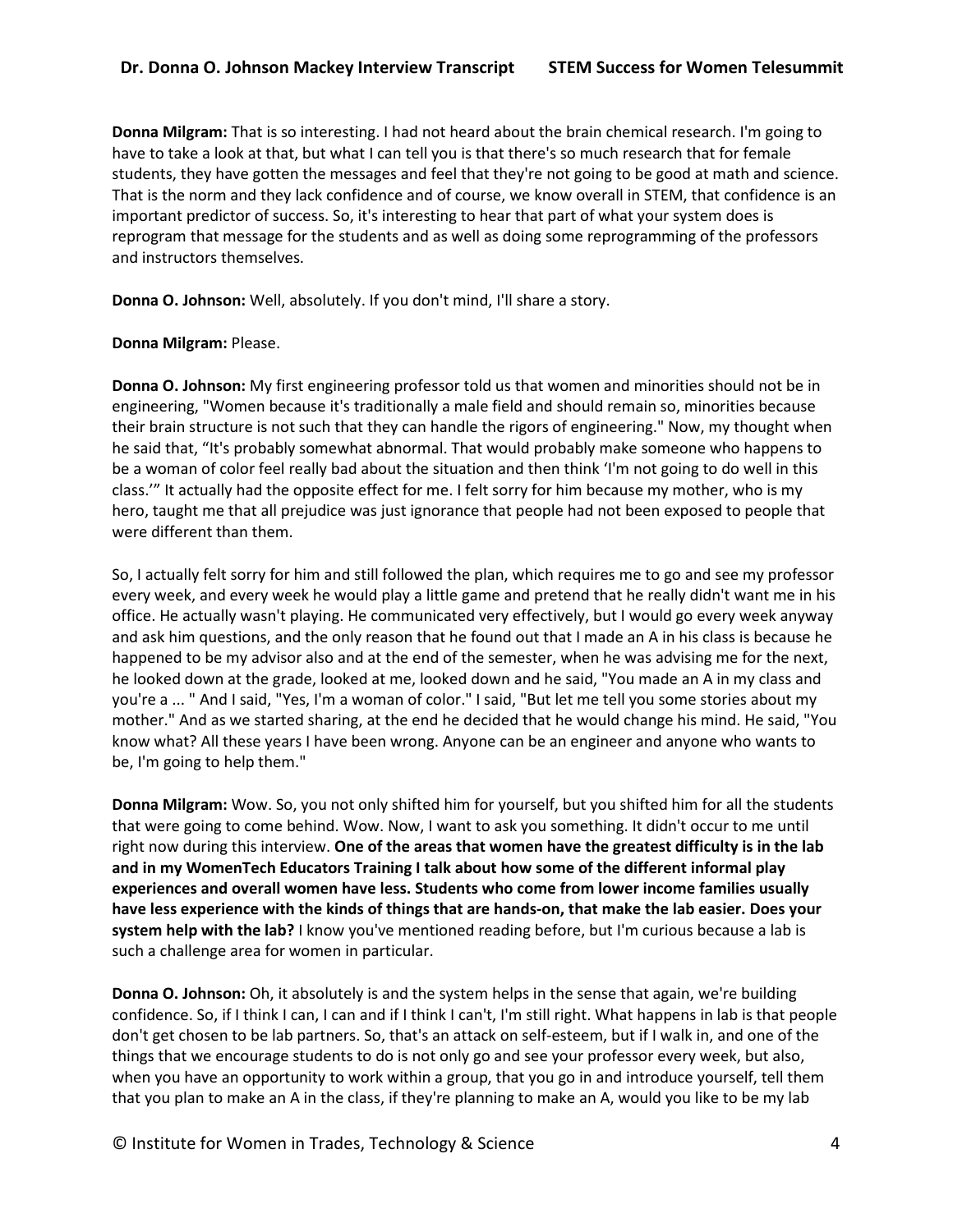partner or would you like to study for this course with me? I find that when a student takes that kind of initiative, it not only changes how they're responded to, but ultimately, it changes that other person's view, that subconscious bias once again.

**Donna Milgram:** That's a beautiful compliment because our focus, in the WomenTech Educators Training, is to make sure that no student is different than the others, no student is going to be put in a situation where there's not structured pairings or group work. We want the professor or instructor to structure that so nobody's left out, but at the same time, it's so important for the students to be empowered to do what you're describing so that they're able to create those kind of liaisons. If everybody were to have that on both sides, I think we'd have a truly inclusive classroom. **Now, I'm curious, have you found that your learning system works best when it's incorporated into programs in a certain way? For example, is it better to assign it as a self-study program or offer it as a supplementary course led by an instructor, how Mary Rowland did it, or should it be taught by a peer? How is a delivery of Guaranteed 4.0 most effective?**

**Donna O. Johnson:** We actually are effective in several different formats. All of the ones that you indicated, self-study, supplemental courses, whether it's led by an instructor or a peer. We really don't do a cookie cutter. We talk to the school and the representatives, evaluate and then design a program that works for them. So, we do everything from a semester-long model where, again, we see the students about once a month. A single visit, whether it's a Summer Bridge program, to train them at the beginning of the fall or the beginning of spring and even online curriculum, but the most important, and the key to success is consistent implementation and accountability.

For example, the way the system works, the students do their Bullet Point Reading, they'll rewrite their notes after class, we call those Bullet Point Notes, and then they will analyze that homework, that's called Bullet Point Concept. So, all three types of bullet points for every class, all goes into one notebook. What you want to do in order to create accountability is to have support so that someone is checking the notebook. And again, the beauty of the system is that it only takes about 30 seconds to check a notebook. So, you know if a student is on plan, on track for success very quickly. Whenever you have a natural environment where students meet, whether it's a supplemental course or if they're in a program together where they check in with their coordinator, you just want to have those notebooks checked.

You can create teams, which the teams can compete, particularly when we're doing a semester-long. It creates positive peer pressure. If there are any learning communities you can implement in that way. So, many different ways to administer the program, but again, the key is accountability and making sure, even if it's peer-to-peer, that the notebooks are being checked, that there's accountability.

**Donna Milgram:** I remember Mary Anderson-Rowland telling a story. She said she taught your course using your materials in one hour and that however students would have to make their plan, their time management plan, and how they're going to handle both their personal life and their work life and their study life. Then, if they started to run into a problem, she would pull out their plan because they had a copy of the plan and they turned in a copy to her, and she would ask them, "Are you following the plan?" And inevitably, they weren't following the plan, so she reminded them to get back on track. I am wondering, many instructors will say to me, "Okay, how long does it take to teach the Guaranteed 4.0 System to the students because I don't have a lot of time in my class." And they're concerned if it's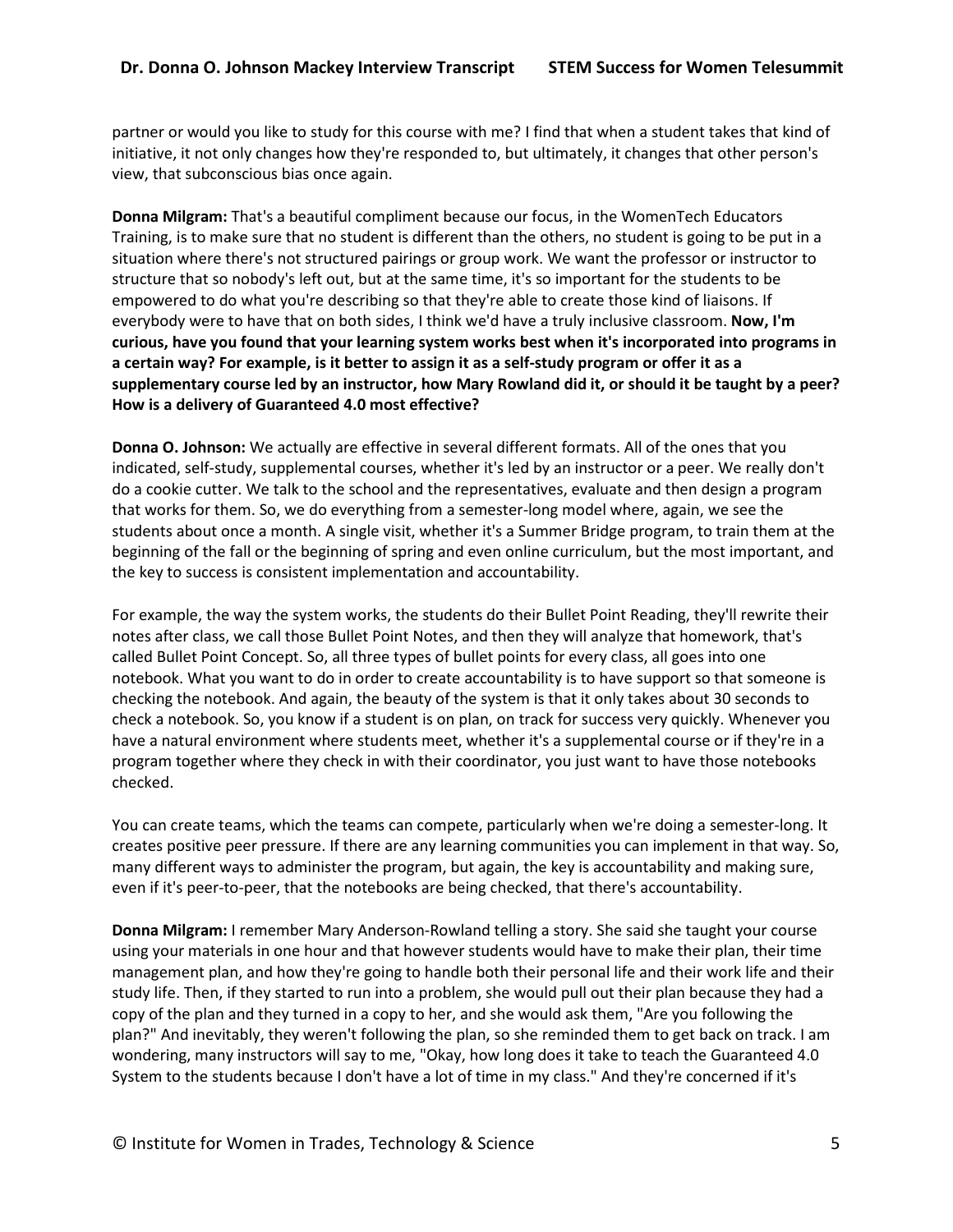offered separately, then the students may not get it. **Could you just speak to how long it takes to teach students methodology?**

**Donna O. Johnson:** It actually takes about two hours, two and a half hours to go through what we term seminar one, that's where the students learn the basic three steps. And the streamlined version that Dr. Anderson-Rowland was speaking of could be presented in an hour. I term myself one of the sweetest drill sergeants on earth, but I have to give that title to her as the sweetest senior drill sergeant on earth. When she tells students to do something, it's absolutely going to happen.

One of the reasons her program was so successful is that she actually did the follow-up, checked on the notebooks and the time management section, we term that a Plan for Success, where students create a schedule, if you will. It's a little different. Our schedules never have the word study on them because we actually want students to not study, but to actually be on plan. So, one of our models is stop studying and start learning now. The word study is very nebulous, it could mean anything, I just have a book open somewhere, but when you're on the Guaranteed 4.0 plan, shortened "On Plan", that means that "I'm doing what I'm supposed to do when I'm supposed to do it." So, when she tells them to pull out the plan, they're checking the plan for success to make sure that you're doing the things that you need to do when you need to do them in order to be successful.

**Donna Milgram:** Two hours is all that it takes to teach them to get these kind of results, but then I'm hearing there's also some follow-up checks that the instructors or program coordinators or whoever is disseminating this program to the student has to do it as well, but that's like checking the notebook. So, it's just two hours and then check-ins on are they following the plan. So, I understand that right?

**Donna O. Johnson:** Yes. Let me clarify one thing. The instructors don't have to teach Guaranteed 4.0. We have either online curriculum or we, Guaranteed 4.0, come to the school and present the actual information. Then we train the administrators on site or the faculty on site to do the follow-up. As I mentioned, we have a semester-long model where we come about once a month. When we do that, we actually do the check-ins with students etc. Now, typically at two-year universities or two-year schools we have the opportunity to train folks on site to do a lot of the follow-up. Even if we come in and do a semester-long, we should not have to do that more than twice because we train the people on site on how to do the follow-up. So, if you need us to come for more than two years, I haven't done my job. So, we try to work ourselves out and then they could simply use the online curriculum.

**Donna Milgram:** That is an excellent system. Again, I am just astounded that you have made this such a compact intervention of only two hours and then the follow-ups. I'm excited. I'm thinking about again, all that new things I'm always learning and having the opportunity in two hours to greatly improve my retention and make my success plan. I love plans. That's why we have recruitment retention plans at our WomenTech Educators Training. So, I'm excited. Let's talk a little bit about two-year colleges some more, because that is our primary audience for this *STEM Success for Women Telesummit*. Will your system work for two-year college students that are not just attending college, but the research shows that most are working full-time. **In our CalWomenTech Project we found that about 50% of the women also had children. So, they really have a lot that is pulling on their time and I'm just wondering, do you have experience with two-year colleges and how will it work for this audience**? It's different than the university audience.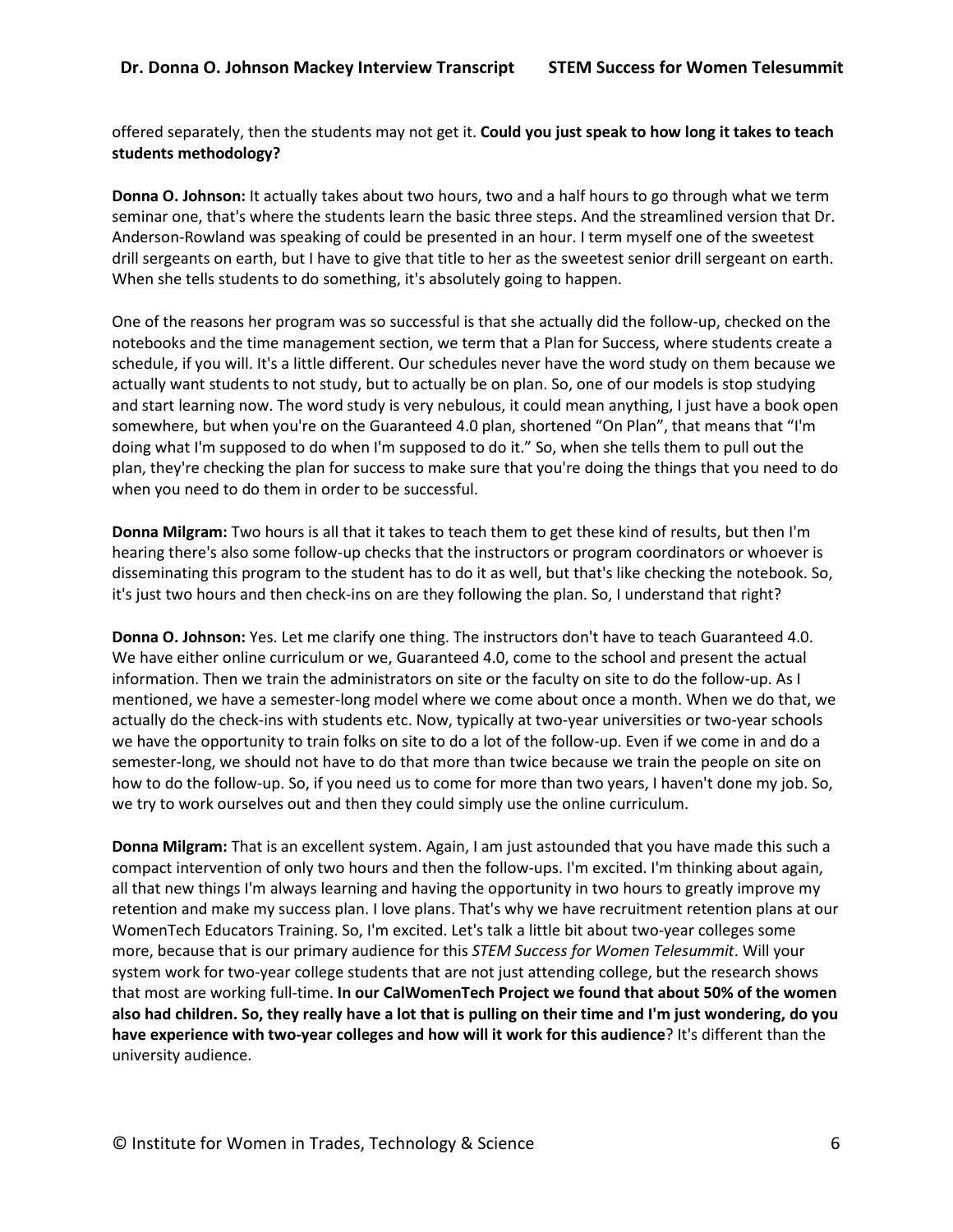**Donna O. Johnson:** Absolutely. I love working with two-year colleges and students that are in transition from them into four-year institutions, primarily because they're often nontraditional students in the sense that perhaps they have been working for a while, they have families and in essence, they understand the value that an education can bring. So, they're often more invested, if you will, in making sure that they are academically sound. So, we love working with two-year university students. To address the other part, we start every seminar with stress management because stress is actually the number one reason that students don't achieve their academic goals.

We define stress as anything that takes you away from the task at hand. So, with all of the things that you mentioned pulling at the time, but not just their time, but things that they have on their mind. Anything you think about more than three times in one hour when you should be doing something else, that's called stress. So, we have a method that's actually very simple to manage stress, that's been approved by psychologists and psychiatrists and it's something that they will do for one hour a week and we train them on how to do that. Then, not only do we deal with the reality that stress is going to occur, so how do you manage it. Then, as we talked about earlier, they create a plan for success and one of the things that we share with students, particularly community college or two-year college students, is that you need to separate your life.

When you're at school, you're a student full-time. When you're at home, you're either a mom full-time, a daughter full-time. Whatever you are, you're full-time in that role. When you're at work, you're an employee full-time. So, when you separate, it's actually better for the brain. Multitasking is actually a myth. You can switch from one task to another, but you simply cannot do more than one thing at a time. It actually takes longer to do something when you try to multitask. So, we don't necessarily explain all of the brain science behind it, but we share with the students the things that they need to do in order to be successful, especially in two-year institutions, and then we give them the guaranteed three steps so that they know exactly what they're supposed to do and when they're supposed to do it. We have actually found enormous success with two-year institutions.

**Donna Milgram:** Wow. I can imagine that many of our listeners are eager to know what they can do for one hour a week to greatly reduce stress. I know that I spend a lot more time in the week doing meditation and yoga than an hour. So, I'm quite curious to know as well. **Do you have any stories from students about how your system has made a difference in their life?**

**Donna O. Johnson:** Oh, absolutely. I know we're running short on time probably because I talk a lot, but I really must share a couple of them. Dr. Lesia Crumpton-Young was a student in engineering at the same time I was, a different university. She was having trouble with her thermodynamics class. This was before Guaranteed 4.0 even had a name. So, I shared the system with her and coached her through thermodynamics. She went on to finish her degree, because she was about to quit school, and then went on to grad school. She is now a professor in chemical engineering. I love that.

Dr. Tamiko Youngblood is a similar story, but I must tell you about Miguel, because he started in community college. He graduated in the bottom third of his high school class. So, he didn't do very well at all and did not pursue college right after high school. He said he was working some dead-end jobs and then he got a "good job", but he figured out this is as good as it will ever be. So, he went to community college. He made a D on his first exam and was going to quit thinking, "School was never my thing." And this guy in his class said, "Don't quit. The 4.0 lady taught us how to do this plan." And he taught him the plan. He did it. Got an A on his next exam. Graduated from community college with a 4.0 GPA. As a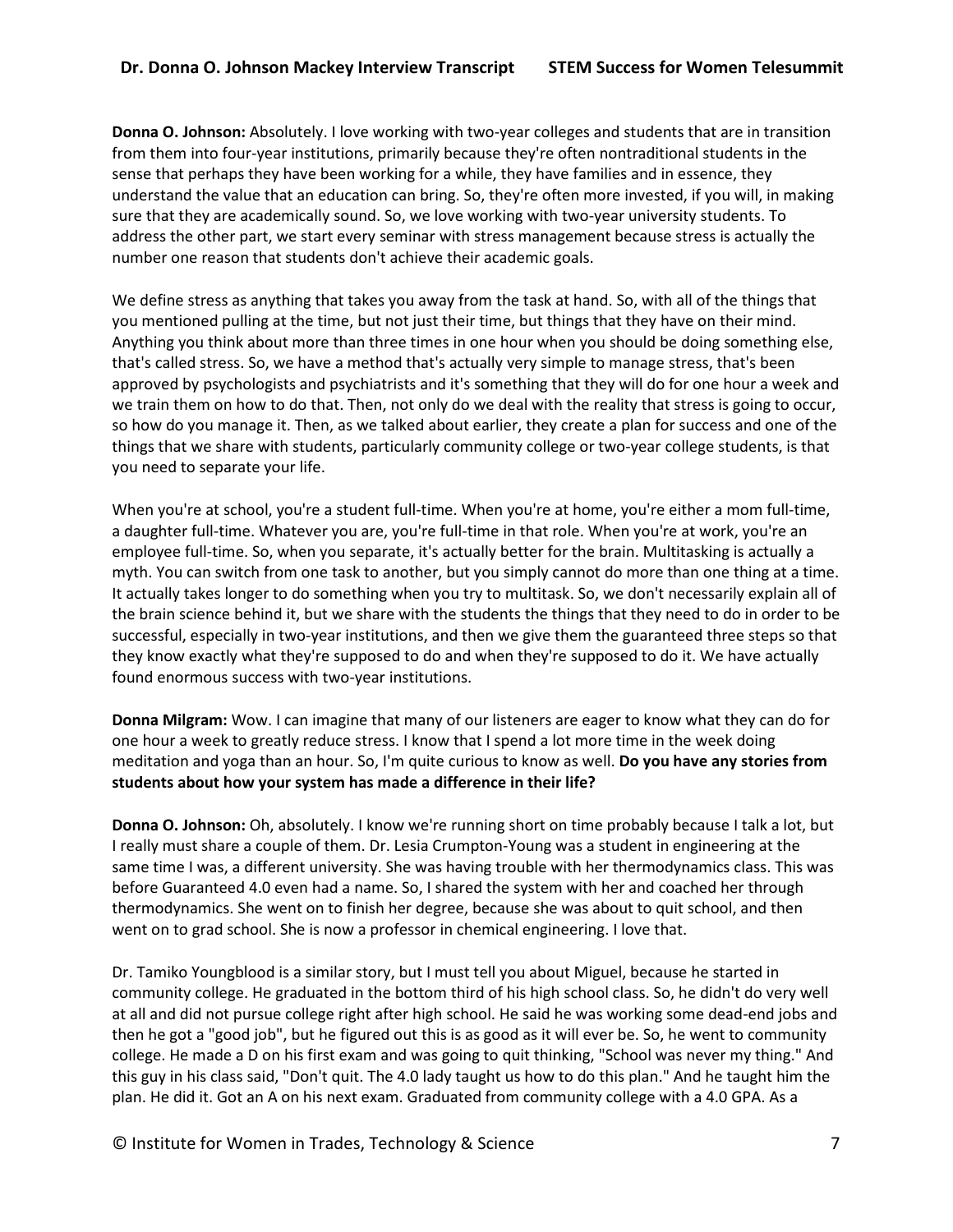result of that, got a full scholarship to Drexel University, which is a private school. So, that's a lot of money. He did a double major in biomedical engineering and computer science and when he graduated, he had a problem because he was a Fulbright finalist. He had a 4.0.

He got a scholarship for grad school, but he also got offered a really, really good job. Now, when I say really good job, this was 15 years ago and the starting salary was almost six figures, \$2.000 short of six figures 15 years ago. Now, he had a choice to make, "Should I do grad school or take this job with a lot more money than I have ever seen?" I told him, once I met him he told me the story of his success. I said, "You should negotiate." He actually talked to the company. They agreed that if he came to work for a year and deferred his scholarship for a year, they would then transfer him to London office where he would continue to receive his full salary while on sabbatical and use the scholarship to go to school for free. So, he's one of my favorite success stories.

**Donna Milgram:** Wow. I love that story and part of what I just love about your whole system is that you're able to help transform students like Miguel from being in the bottom third of the class to being a Fulbright scholar, getting I don't know what would that be, double six figures perhaps, 15 years later. I know there's one very famous study that was done in Ireland in which they mixed up the students in terms of what the grades they had achieved and the students who have been performing high they thought were performing low and vice versa, and that they totally ended up performing to what everyone's perception was, even though they were the opposite initially.

You have developed a system so that every student who chooses to follow that system can reach their maximum potential. It is just so exciting to hear these kinds of stories. **I know that our listeners are thinking to themselves, "How can I incorporate Guaranteed 4.0 method into my STEM programs at my college or my career in technical education courses?" What would you recommend to them in terms of getting started?**

**Donna O. Johnson:** Well, probably the easiest thing to do is to go to our website and contact us and let us help you develop a plan for success for your students. Our website is simply NoMoreStudy.com. Again, our motto is stop studying and start learning now. They can contact us and we will follow-up with them and help in any way that we can. And if I could just share, I appreciate what you do and the excitement that you bring to it, because you are helping countless students every day. Before Guaranteed 4.0 was my full-time job, I worked as an engineer and I did this on the side for free. So, I believe in what we do in the same way that you believe in what you're doing and we really have the best jobs on earth because we get to help people and that's the bottom line.

**Donna Milgram:** Thank you, and it's more than helping people. I think what you and I share besides a great first name, is empowering educators to empower the students. You've developed something wonderful to do that. That's what I do with our WomenTech Educators Training. You do this with Guaranteed 4.0.

Now, it's time to take your questions. My favorite part of the session. One of the questions I'm seeing, *"What form is the training in? Is it a workbook? Is it a calendar? Is it audio?"* I know it's multiple formats. Could you describe that, Donna O.?

**Donna O. Johnson:** Absolutely. We have a workbook that students fill out while they're learning the system. So, they can be watch an online course and fill out the workbook. They can read the book and

© Institute for Women in Trades, Technology & Science 8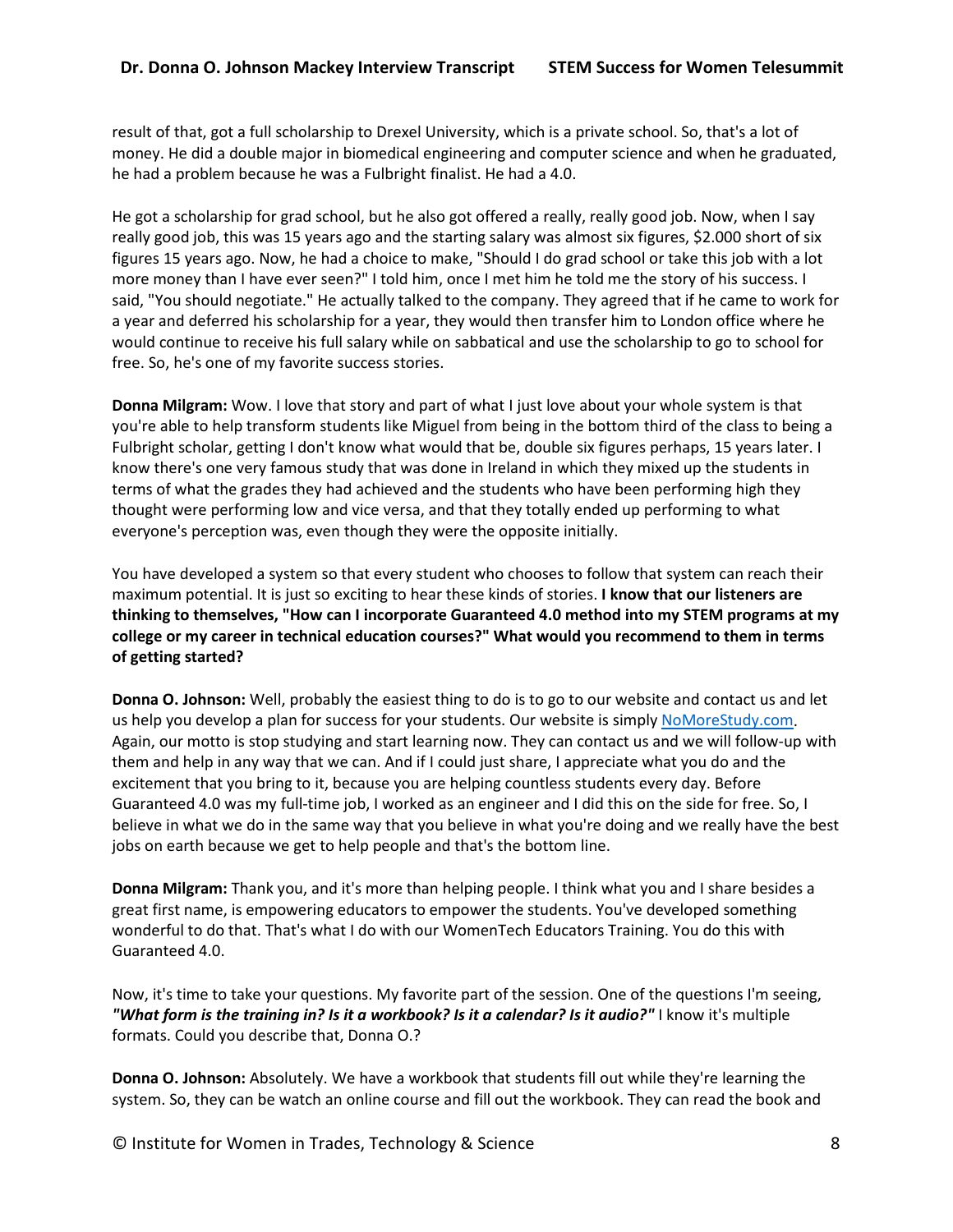# **Dr. Donna O. Johnson Mackey Interview Transcript STEM Success for Women Telesummit**

fill out the workbook. They can attend a live session and fill out the workbook or they can do online group curriculum with a facilitator and fill out the workbook, but they will fill out the workbook regardless of the delivery method so that then they have a written record of all of the information for the system, as well as in the back of the notebook is the opportunity for them to fill out the plan for success. So, there's a step-by-step procedure for them to create a time management schedule, if you will, that we term a Plan for Success. We also have the time management schedule available, such that they can create that electronically as well.

## **Donna Milgram:** Great. Another question from our listeners is, *"Do most schools implement your program college wide or is it program specific, how does that normally get implemented?"*

**Donna O. Johnson:** It varies by school. What normally happens, we will start with one department and they experience success and then it moves to more departments until we are school-wide.

**Donna Milgram:** Okay. Normally I have found success begets success, so as they see it, then it's rolled out?

### **Donna O. Johnson:** Yes.

**Donna Milgram:** Another question from our listeners is, *"Do you really guarantee that all students that use this system will get a 4.0 GPA?"*

**Donna O. Johnson:** Absolutely. All you have to do is follow the plan and inherent in the plan, all the steps that will make you successful. We actually had a young man, he called to apologize and he was apologizing because he achieved a 4.0 and I said, "What's the apology for?" He said, "I only did your plan to prove that it would not work and I got a 4.0 by accident."

## **Donna Milgram:** Another question from our listener, *"Do small businesses reach out to you to use your program?"*

**Donna O. Johnson:** Oh, absolutely. We do corporate training as well because the average exec gets emails and it takes three to four hours a day just to do email. So, we show them how to do our Bullet Point Reading system and train everyone in the organization on how to write emails, summarize information etc., such that it cuts their email time in half. Then also with communication within a small business, we are able to help them such that it increases their communication and then profitability. We do things with sales organizations based on how the brain hears information. You want to present information with the brain in mind. So, yes, yes and yes.

**Donna Milgram:** Another question from our listeners*, "Is there anything for individual use?"* I guess I'm probably not the only one thinking, "Oh, I want to do this for myself." "*Can I access that as an individual?"*

**Donna O. Johnson:** Yes. On the website there are products that are available for the individual, but don't buy them for your group on the website because there's a group discount when you contact us, but yes, there are a number of products on the website that you can get for an individual.